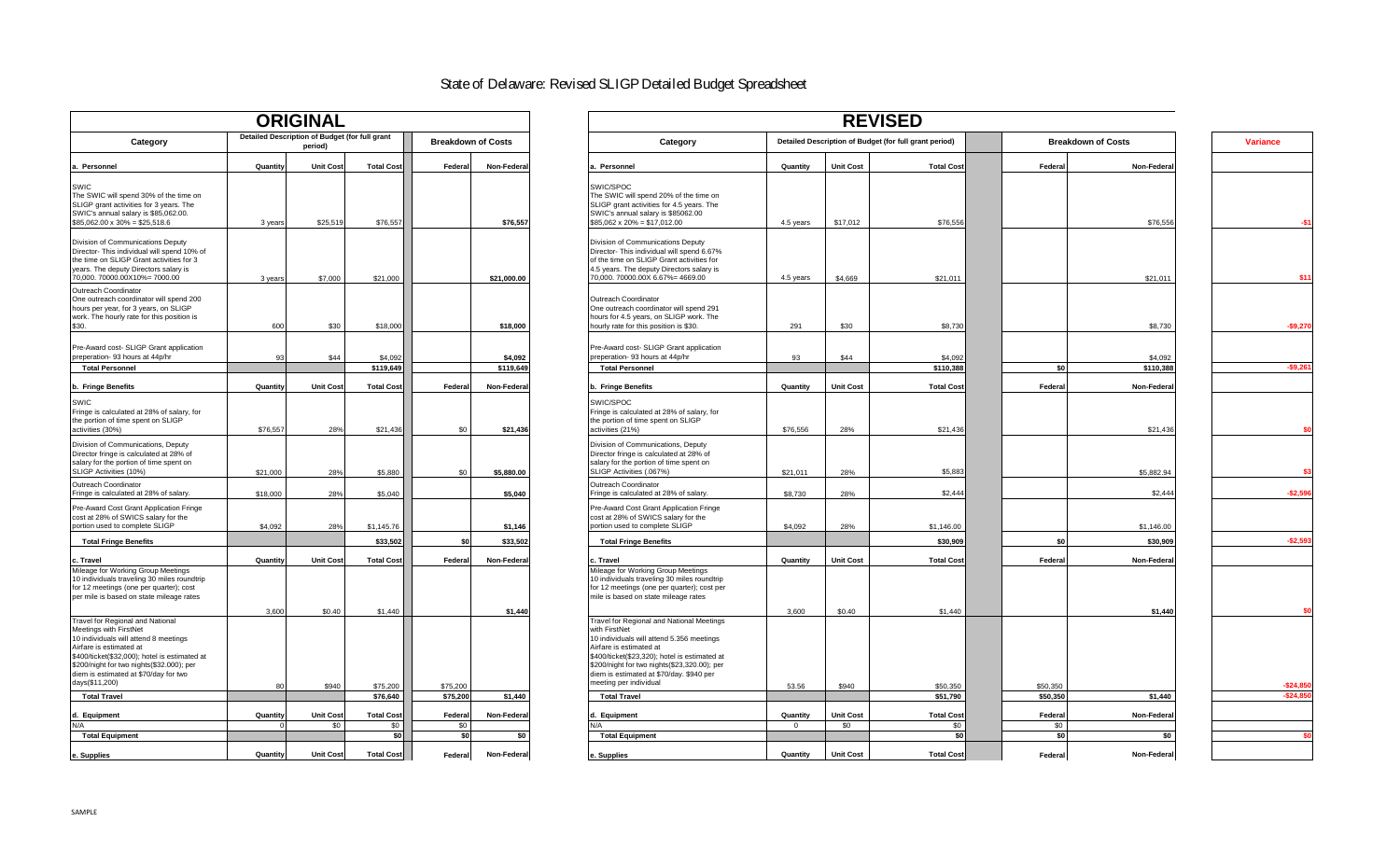| Printer                                                                                                                                                                                                                                                                                             |               | \$1,030          | \$1,030                  | \$1,030   |            | Printer                                                                                                                                                                                                                                                                                                               |                | \$1,030          | \$1,030                 |
|-----------------------------------------------------------------------------------------------------------------------------------------------------------------------------------------------------------------------------------------------------------------------------------------------------|---------------|------------------|--------------------------|-----------|------------|-----------------------------------------------------------------------------------------------------------------------------------------------------------------------------------------------------------------------------------------------------------------------------------------------------------------------|----------------|------------------|-------------------------|
|                                                                                                                                                                                                                                                                                                     |               |                  |                          |           |            |                                                                                                                                                                                                                                                                                                                       |                |                  |                         |
| Office Supplies<br>budgeted at \$50/month for 3 years                                                                                                                                                                                                                                               | 36 months     | \$50             | \$1,800                  |           | \$1,800    | Office Supplies<br>budgeted at \$103/month for 4.5 years.                                                                                                                                                                                                                                                             | 54             | \$103            | 556                     |
| Laptops                                                                                                                                                                                                                                                                                             |               | \$1,000          | \$3,000                  |           | \$3,000    | Laptops                                                                                                                                                                                                                                                                                                               | 3              | \$1,000          | \$3,000                 |
| <b>Total Supplies</b>                                                                                                                                                                                                                                                                               |               |                  | \$5,830                  | \$1,030   | \$4,800    | <b>Total Supplies</b>                                                                                                                                                                                                                                                                                                 |                |                  | \$9,592                 |
| Contractual                                                                                                                                                                                                                                                                                         | Quantity      | <b>Unit Cost</b> | <b>Total Cost</b>        | Federal   | Non-Federa | Contractual                                                                                                                                                                                                                                                                                                           | Quantity       | <b>Unit Cost</b> | <b>Total Cos</b>        |
| Website Development and Maintenance<br>240 hrs./year for 3 years; average hourly<br>rate is \$75(172.8 Delaware match hours<br>to ensure Delaware look and feel and<br>547.2 Contractual Website Development<br>Time.                                                                               | 720           | \$75             | \$54,000                 | \$41,040  | \$12,960   | Website Development and Maintenance<br>17.185 hrs./year for 4.5 years; average<br>hourly rate is \$75                                                                                                                                                                                                                 | 77.33          | \$75             | \$5,800                 |
| Legal Services- For the 3 year<br>performance period. 150 hours of legal<br>support at 150.00 per hour. This support<br>is required for contracts and agreements.                                                                                                                                   | 150           | \$150            | \$22,500                 | \$22,500  |            | Legal Services- For the 3 year<br>performance period. 150 hours of legal<br>support at 150.00 per hour. This support is<br>required for contracts and agreements.<br>ránt manage                                                                                                                                      | $\mathbf{0}$   | \$0              | \$0                     |
| <b>Grant Manager</b><br>One grant manager will spend 100% of<br>her time on the project for 3 years.                                                                                                                                                                                                | 3 years       | \$60,000         | \$180,000                | \$180,000 |            | One grant manager will spend 100% of his<br>time on the project for 4.5 years. 4.5 years<br>x 40,000.00=180,000.00                                                                                                                                                                                                    | 4.5            | \$40,000         | \$180,000               |
| Broadband SME - One SME will advise<br>Delaware on Wireless Broadband - 200<br>hours per year x \$150 per hour.<br>Support Admin - One Admin support for                                                                                                                                            | 3 years       | \$30,000         | \$90,000                 | \$90,000  |            | Broadband SME - One SME will advise<br>Delaware on Wireless Broadband -<br>257.131 hours per year x \$150 per hour.<br>Support Admin - One Admin support for all                                                                                                                                                      | 4.5            | \$38,570         | \$173,563               |
| all SLIGP related activities. Annual<br>Contract salary of \$40,000                                                                                                                                                                                                                                 |               | \$40,000         | \$120,000                | \$120,000 |            | SLIGP related activities. Annual Contract<br>salary of \$26,667.00                                                                                                                                                                                                                                                    | 4.5            | \$26,667         | \$120,002.00            |
| Regional Outreach and Support Through<br><b>MACINAC</b>                                                                                                                                                                                                                                             |               | \$45,000         | \$90,000                 | \$90,000  |            | Regional Outreach and Support Through<br>MACINAC/ Ongoing support for regonial<br>outreach (2 payments during 4.5 years of<br>grant = 2x 45,000.00= \$90,000.00)                                                                                                                                                      | $\overline{2}$ | \$45,000         | \$90,000                |
| Data Collection<br>801 hrs.per year for 2 years; average<br>hourly rate is \$60                                                                                                                                                                                                                     | 1602          | \$60             | \$96,120                 | \$96,120  |            | Data Collection<br>1567 hrs. for 18 months; average hourly<br>rate is \$60                                                                                                                                                                                                                                            | 1567           | \$60             | \$94,020                |
| <b>Total Contractual</b>                                                                                                                                                                                                                                                                            |               |                  | 652,620<br>\$.           | \$639,660 | \$12,960   | <b>Total Contractual</b>                                                                                                                                                                                                                                                                                              |                |                  | 663,385                 |
|                                                                                                                                                                                                                                                                                                     |               |                  |                          |           |            |                                                                                                                                                                                                                                                                                                                       |                |                  |                         |
| g. Construction<br>N/A                                                                                                                                                                                                                                                                              | Quantity      | <b>Unit Cost</b> | <b>Total Cost</b><br>\$0 | Federal   | Non-Federa | g. Construction                                                                                                                                                                                                                                                                                                       | Quantity       | <b>Unit Cost</b> | <b>Total Cos</b><br>\$0 |
| <b>Total Construction</b>                                                                                                                                                                                                                                                                           |               |                  | \$0                      | \$0       | \$0        | <b>Total Construction</b>                                                                                                                                                                                                                                                                                             |                |                  | \$                      |
|                                                                                                                                                                                                                                                                                                     |               |                  |                          |           |            |                                                                                                                                                                                                                                                                                                                       |                |                  |                         |
| h. Other                                                                                                                                                                                                                                                                                            | Quantity      | <b>Unit Cost</b> | <b>Total Cost</b>        | Federal   | Non-Federa | h. Other                                                                                                                                                                                                                                                                                                              | Quantity       | <b>Unit Cost</b> | <b>Total Cos</b>        |
| Wireless Connection for Laptops<br>3 laptops/month x 12 months/year x 3<br>years = 108; the monthly cost for each<br>laptop's connection is \$50                                                                                                                                                    | 108 units     | \$50             | \$5,400                  | \$5,400   |            | Wireless Connection for Laptops<br>2 laptops/month x 12 months/year x 4.5<br>years = 108; the monthly cost for each<br>aptop's connection is \$41                                                                                                                                                                     | 108            | \$41             | \$4,428                 |
| Printing<br>5 fliers, 5,000 copies each                                                                                                                                                                                                                                                             | 25,000 copies | \$0.065          | \$1,625                  | \$1,625   |            | Printing<br>6 fliers, 4,187.17 copies each                                                                                                                                                                                                                                                                            | 25,123 copies  | \$0.065          | \$1,633                 |
| Meeting Attendance Time<br>7 local representatives will attend 10<br>meetings per year for 3 years (total of 30<br>meetings); each meeting will be 1 hour<br>long (7 rep./meeting x 30 meetings x 1<br>hr./meeting = 210 hours). The average<br>value of the representatives' time is<br>\$50/hour. | 210 hours     | \$50             | \$10,500                 | \$1,698   | \$8,802    | Meeting Attendance Time<br>10 local representatives will attend<br>14.9515 meetings per year for 4.5 years<br>(total of 67.28 meetings); each meeting will<br>be 1 hour long (10 rep./meeting x 67.28<br>meetings x 1 hr./meeting = 672.82 hours).<br>The average value of the representatives'<br>time is \$50/hour. | 672.82 hours   | \$50             | \$33,64                 |
| <b>Total Other</b>                                                                                                                                                                                                                                                                                  |               |                  | \$17,525                 | \$8,723   | 8,802.00   | <b>Total Other</b>                                                                                                                                                                                                                                                                                                    |                |                  | \$39,70                 |
| <b>Total Direct Charges</b>                                                                                                                                                                                                                                                                         |               |                  | \$905,766                | \$724,613 | \$181,153  | <b>Total Direct Charges</b>                                                                                                                                                                                                                                                                                           |                |                  | \$905,766               |
| <b>Indirect Costs</b>                                                                                                                                                                                                                                                                               | Quantity      | <b>Unit Cost</b> | <b>Total Cost</b>        | Federa    | Non-Federa | <b>Indirect Costs</b>                                                                                                                                                                                                                                                                                                 | Quantity       | <b>Unit Cost</b> | <b>Total Cos</b>        |
| Delaware has not indirect cost                                                                                                                                                                                                                                                                      |               |                  |                          |           |            |                                                                                                                                                                                                                                                                                                                       |                |                  |                         |
| <b>Total Indirect</b>                                                                                                                                                                                                                                                                               |               |                  | \$0                      | \$0       | \$0        | <b>Total Indirect</b>                                                                                                                                                                                                                                                                                                 |                |                  | \$                      |
| TOTALS                                                                                                                                                                                                                                                                                              |               |                  | \$905 766                | \$724 613 | \$181.153  | <b>TOTALS</b>                                                                                                                                                                                                                                                                                                         |                |                  | \$905.76                |

| Printer                                                                                                                                                                                                                                                                                             |               | \$1,030          | \$1,030                       | \$1,030          |             | Printer                                                                                                                                                                                                                                                                                                              | $\overline{1}$ | \$1,030          | \$1,030           | \$1,030          |             |            |
|-----------------------------------------------------------------------------------------------------------------------------------------------------------------------------------------------------------------------------------------------------------------------------------------------------|---------------|------------------|-------------------------------|------------------|-------------|----------------------------------------------------------------------------------------------------------------------------------------------------------------------------------------------------------------------------------------------------------------------------------------------------------------------|----------------|------------------|-------------------|------------------|-------------|------------|
|                                                                                                                                                                                                                                                                                                     |               |                  |                               |                  |             |                                                                                                                                                                                                                                                                                                                      |                |                  |                   |                  |             |            |
| Office Supplies<br>budgeted at \$50/month for 3 years                                                                                                                                                                                                                                               | 36 months     | \$50             | \$1,800                       |                  | \$1,800     | <b>Office Supplies</b><br>budgeted at \$103/month for 4.5 years.                                                                                                                                                                                                                                                     | 54             | \$103            | 5562              | \$3,787          | \$1,775     | \$3,762    |
|                                                                                                                                                                                                                                                                                                     |               | \$1,000          | \$3,000                       |                  | \$3,000     | Laptops                                                                                                                                                                                                                                                                                                              | $\mathbf{3}$   | \$1,000          | \$3,000           |                  | \$3,000     |            |
| Laptops<br><b>Total Supplies</b>                                                                                                                                                                                                                                                                    |               |                  | \$5,830                       | \$1,030          | \$4,800     | <b>Total Supplies</b>                                                                                                                                                                                                                                                                                                |                |                  | \$9,592           | \$4,817          | \$4,775     | \$3,762    |
| f. Contractual                                                                                                                                                                                                                                                                                      | Quantity      | <b>Unit Cost</b> | <b>Total Cost</b>             | Federal          | Non-Federal | . Contractual                                                                                                                                                                                                                                                                                                        | Quantity       | <b>Unit Cost</b> | <b>Total Cost</b> | Federal          | Non-Federal |            |
| Website Development and Maintenance                                                                                                                                                                                                                                                                 |               |                  |                               |                  |             |                                                                                                                                                                                                                                                                                                                      |                |                  |                   |                  |             |            |
| 240 hrs./year for 3 years; average hourly<br>rate is \$75(172.8 Delaware match hours<br>to ensure Delaware look and feel and<br>547.2 Contractual Website Development<br>Time.                                                                                                                      | 720           | \$75             | \$54,000                      | \$41,040         | \$12,960    | Website Development and Maintenance<br>17.185 hrs./year for 4.5 years; average<br>hourly rate is \$75                                                                                                                                                                                                                | 77.33          | \$75             | \$5,800           | \$5,800          | \$0         | $-$48,200$ |
| Legal Services- For the 3 year<br>performance period. 150 hours of legal<br>support at 150.00 per hour. This support<br>is required for contracts and agreements.                                                                                                                                   | 150           | \$150            | \$22,500                      | \$22,500         |             | Legal Services- For the 3 year<br>performance period. 150 hours of legal<br>support at 150.00 per hour. This support is<br>required for contracts and agreements.                                                                                                                                                    | $\Omega$       | \$0              | \$0               |                  | \$ſ         | $-$22,500$ |
| Grant Manager<br>One grant manager will spend 100% of<br>her time on the project for 3 years.                                                                                                                                                                                                       |               | \$60,000         | \$180,000                     | \$180,000        |             | <b>Grant Manade</b><br>One grant manager will spend 100% of his<br>time on the project for 4.5 years. 4.5 years<br>x 40,000.00=180,000.00                                                                                                                                                                            | 4.5            | \$40,000         | \$180,000         | \$180,000        |             | - \$2      |
| Broadband SME - One SME will advise                                                                                                                                                                                                                                                                 | 3 years       |                  |                               |                  |             | Broadband SME - One SME will advise                                                                                                                                                                                                                                                                                  |                |                  |                   |                  |             |            |
| Delaware on Wireless Broadband - 200<br>hours per year x \$150 per hour.                                                                                                                                                                                                                            | 3 years       | \$30,000         | \$90,000                      | \$90,000         |             | Delaware on Wireless Broadband -<br>257.131 hours per year x \$150 per hour.                                                                                                                                                                                                                                         | 4.5            | \$38,570         | \$173,563         | \$173,563        |             | \$83,563   |
| Support Admin - One Admin support for<br>all SLIGP related activities. Annual                                                                                                                                                                                                                       |               |                  |                               |                  |             | Support Admin - One Admin support for all<br>SLIGP related activities. Annual Contract                                                                                                                                                                                                                               |                |                  |                   |                  |             |            |
| Contract salary of \$40,000                                                                                                                                                                                                                                                                         |               | \$40,000         | \$120,000                     | \$120,000        |             | salary of \$26,667.00                                                                                                                                                                                                                                                                                                | 4.5            | \$26,667         | \$120,002.00      | \$120,002        |             | - \$2      |
| Regional Outreach and Support Through<br>MACINAC                                                                                                                                                                                                                                                    |               | \$45,000         | \$90,000                      | \$90,000         |             | Regional Outreach and Support Through<br>MACINAC/ Ongoing support for regonial<br>outreach (2 payments during 4.5 years of<br>grant = $2x$ 45,000.00= \$90,000.00)                                                                                                                                                   | $\overline{2}$ | \$45,000         | \$90,000          | \$90,000         |             |            |
| Data Collection                                                                                                                                                                                                                                                                                     |               |                  |                               |                  |             | Data Collection                                                                                                                                                                                                                                                                                                      |                |                  |                   |                  |             |            |
| 801 hrs.per year for 2 years; average<br>hourly rate is \$60                                                                                                                                                                                                                                        | 1602          | \$60             | \$96,120                      | \$96,120         |             | 1567 hrs. for 18 months; average hourly<br>rate is \$60                                                                                                                                                                                                                                                              | 1567           | \$60             | \$94,020          | \$94,020         |             | $-$2,100$  |
| <b>Total Contractual</b>                                                                                                                                                                                                                                                                            |               |                  | 652,620<br>$\hat{\mathbf{z}}$ | \$639,660        | \$12,960    | <b>Total Contractual</b>                                                                                                                                                                                                                                                                                             |                |                  | 663,385           | \$663,385        | \$0         | \$10,765   |
| g. Construction                                                                                                                                                                                                                                                                                     | Quantity      | <b>Unit Cost</b> | <b>Total Cost</b>             | Federal          | Non-Federa  | Construction                                                                                                                                                                                                                                                                                                         | Quantity       | <b>Unit Cost</b> | <b>Total Cost</b> | Federal          | Non-Federal |            |
| N/A<br><b>Total Construction</b>                                                                                                                                                                                                                                                                    |               |                  | \$0<br>\$0                    | \$0              | \$O         | N/A<br><b>Total Construction</b>                                                                                                                                                                                                                                                                                     |                |                  | \$0<br>\$0        | \$0              | \$0         |            |
| h. Other                                                                                                                                                                                                                                                                                            | Quantity      | <b>Unit Cost</b> | <b>Total Cost</b>             | Federal          | Non-Federal | Other                                                                                                                                                                                                                                                                                                                | Quantity       | <b>Unit Cost</b> | <b>Total Cost</b> | Federal          | Non-Federal |            |
| Wireless Connection for Laptops<br>3 laptops/month x 12 months/year x 3<br>years = 108; the monthly cost for each                                                                                                                                                                                   |               |                  |                               |                  |             | Wireless Connection for Laptops<br>2 laptops/month x 12 months/year x 4.5<br>$years = 108$ ; the monthly cost for each                                                                                                                                                                                               |                |                  |                   |                  |             |            |
| laptop's connection is \$50<br>Printing                                                                                                                                                                                                                                                             | 108 units     | \$50             | \$5,400                       | \$5,400          |             | laptop's connection is \$41<br>Printing                                                                                                                                                                                                                                                                              | 108            | \$41             | \$4,428           | \$4,428          |             | $-$972$    |
| 5 fliers, 5,000 copies each                                                                                                                                                                                                                                                                         | 25,000 copies | \$0.065          | \$1,625                       | \$1,625          |             | 6 fliers, 4,187.17 copies each                                                                                                                                                                                                                                                                                       | 25,123 copies  | \$0.065          | \$1,633           | \$1,633          |             |            |
| Meeting Attendance Time<br>7 local representatives will attend 10<br>meetings per year for 3 years (total of 30<br>meetings); each meeting will be 1 hour<br>long (7 rep./meeting x 30 meetings x 1<br>hr./meeting = 210 hours). The average<br>value of the representatives' time is<br>\$50/hour. | 210 hours     | \$50             | \$10,500                      | \$1,698          | \$8,802     | Meeting Attendance Time<br>10 local representatives will attend<br>14.9515 meetings per year for 4.5 years<br>(total of 67.28 meetings); each meeting will<br>be 1 hour long (10 rep./meeting x 67.28<br>meetings x 1 hr./meeting = 672.82 hours).<br>The average value of the representatives'<br>time is \$50/hour | 672.82 hours   | \$50             | \$33,641          | \$0              | \$33,641    | \$23,14    |
| <b>Total Other</b>                                                                                                                                                                                                                                                                                  |               |                  | \$17,525                      | $$8,723$ \$      | 8,802.00    | <b>Total Other</b>                                                                                                                                                                                                                                                                                                   |                |                  | \$39,702          | $$6,061$ \$      | 33,641.00   | \$22,177   |
| <b>Total Direct Charges</b>                                                                                                                                                                                                                                                                         |               |                  | \$905,766                     | \$724,613        | \$181,153   | <b>Total Direct Charges</b>                                                                                                                                                                                                                                                                                          |                |                  | \$905,766         | \$724,613        | \$181,153   |            |
| i. Indirect Costs                                                                                                                                                                                                                                                                                   | Quantity      | <b>Unit Cost</b> | <b>Total Cost</b>             | Federal          | Non-Federal | <b>Indirect Costs</b>                                                                                                                                                                                                                                                                                                | Quantity       | <b>Unit Cost</b> | <b>Total Cost</b> | Federa           | Non-Federal |            |
| Delaware has not indirect cost                                                                                                                                                                                                                                                                      |               |                  |                               |                  | \$0         |                                                                                                                                                                                                                                                                                                                      |                |                  |                   |                  | \$0         |            |
| <b>Total Indirect</b><br>TOTALS                                                                                                                                                                                                                                                                     |               |                  | \$0<br>\$905,766              | \$0<br>\$724,613 | \$181,153   | <b>Total Indirect</b><br><b>TOTALS</b>                                                                                                                                                                                                                                                                               |                |                  | \$0<br>\$905,766  | \$O<br>\$724,613 | \$181,153   |            |
|                                                                                                                                                                                                                                                                                                     |               |                  |                               |                  |             |                                                                                                                                                                                                                                                                                                                      |                |                  |                   |                  |             |            |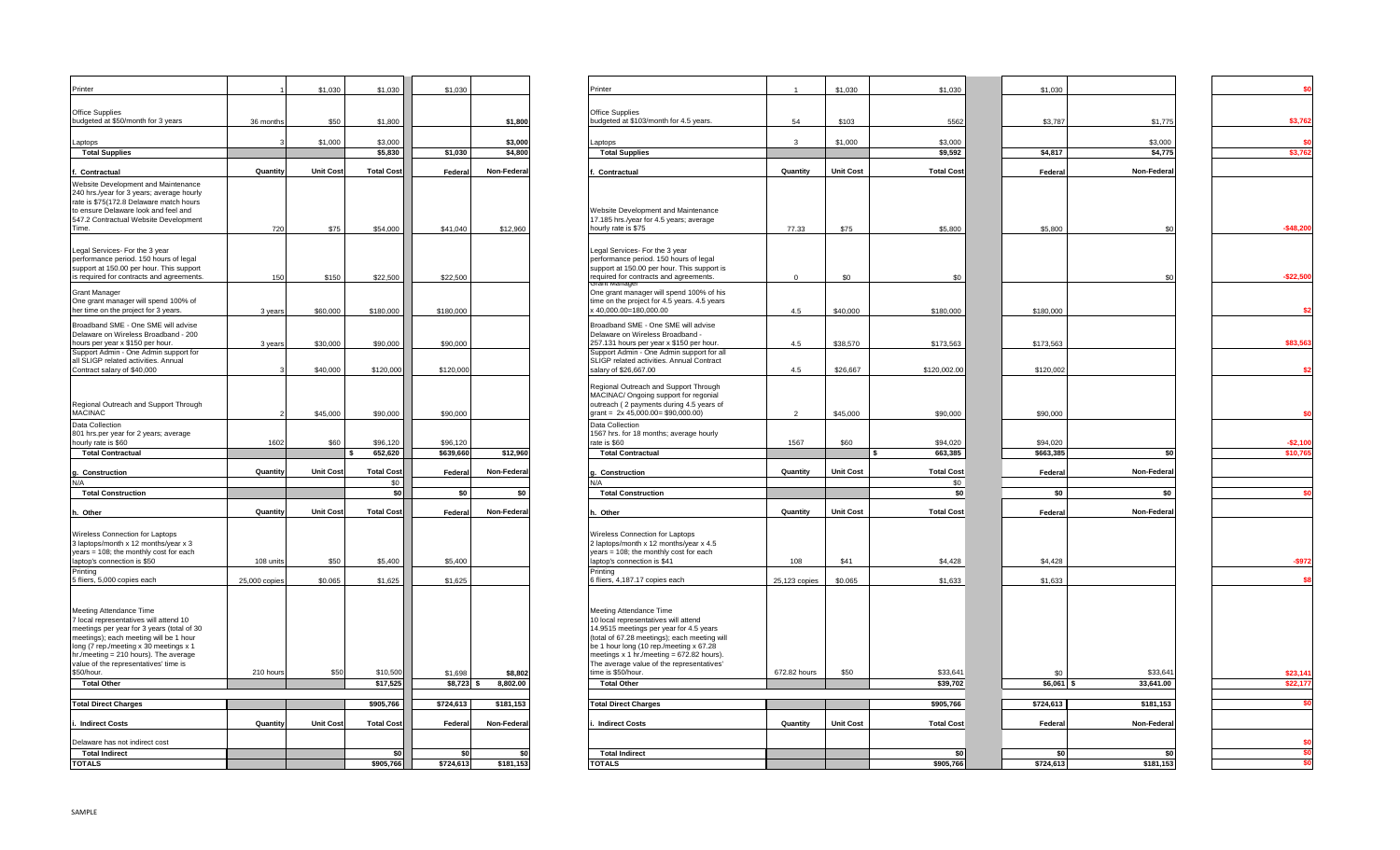# **State of Delaware Revised Budget Narrative**

#### **Budget Narrative**

#### **Personnel**

| Federal:     | \$0.00       |
|--------------|--------------|
| Non-Federal: | \$110,388.00 |
| Total:       | \$110,388.00 |

See the Detailed Budget Spreadsheet for calculations.

- SWIC (Non-Federal): The SWIC will provide oversight for the SLIGP grant, ensuring that all activities are completed on time and within budget. The SWIC will be the primary point of contact for consultation with FirstNet, and will work to expand the state's governance structure. The budgeted costs (20% time) for 4.5 years are only for the duties associated with public safety broadband and the SLIGP grant, not the additional land mobile radio and general interoperable communications duties of the SWIC.
- Outreach Coordinator (Non-Federal): This person will organize meetings with local and tribal jurisdictions, and communicate information about grant activities to key stakeholders. This position will spend 291 hours over 4.5 years on SLIGP grant activities. All of this expense will be provided as an in-kind match. The source of this match is the state's general fund and is not from another Federal source.
- Division of Communications Deputy Director (Non-Federal) This individual will spend 6.67% of the time on SLIGP Grant activities for 4.5 years for the duties associated with public safety broadband and the SLIGP grant, not the additional land mobile radio and general interoperable communications duties.
- Pre-Award cost- SLIGP Grant application preparation-93 hours at 44p/hr.

### **Fringe**

| <i>Federal:</i> | \$0      |
|-----------------|----------|
| Non-Federal:    | \$30,909 |
| Total:          | \$30,909 |

See the Detailed Budget Spreadsheet for calculations.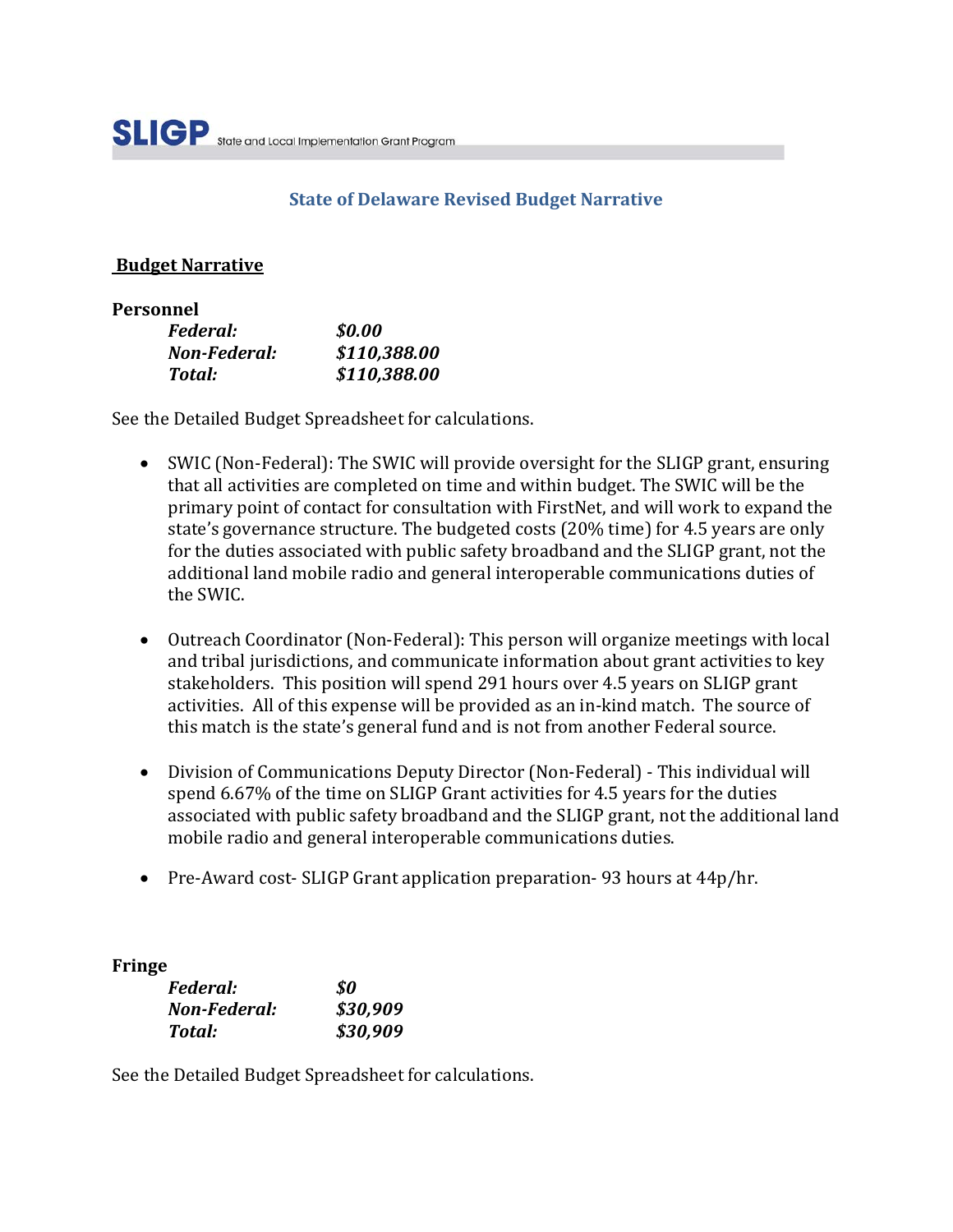- SWIC (Non-Federal): Benefits include FICA, unemployment, and retirement. This position spends 20% of the time on SLIGP, so 20% of the fringe benefits have been allocated to this grant. Fringe is calculated at 28% of salary.
- Division of Communications Deputy Director (Non-Federal) This individual will spend 0.066667% of the time on SLIGP Grant activities for 4.5 years. The deputy Directors salary is 70,000. 70000.00X 0.066667%= 4669.00
- Outreach Coordinator (Non-Federal): Benefits include FICA, unemployment, and retirement. This position will spend 291 hours on SLIGP, so fringe benefits have been allocated at the percent of time spent on this grant. All of this expense will be provided as an in-kind match from the state's general fund, and is not from another Federal source. Fringe is calculated at 28% of salary.
- Pre-Award Cost Grant Application Fringe cost at 28% of SWICS salary for the portion used to complete SLIGP

#### **Travel**

| Federal:     | \$50,350.00 |
|--------------|-------------|
| Non-Federal: | \$1440.00   |
| Total:       | \$51,790.00 |

See the Detailed Budget Spreadsheet for calculations.

- Mileage for Working Group Meetings (Federal): Staff members will drive to various locations across the state to participate in meetings with local and tribal jurisdictions to raise awareness of FirstNet, discuss local and tribal needs, and identify potential network users.
- Travel for Regional and National Meetings with FirstNet (Federal): Staff will attend national and regional conferences to meet with FirstNet and share information and collaborate with other grant recipients. Travel costs include airfare, hotel, and per diem.

### **Equipment**

| Federal:     | SO. |
|--------------|-----|
| Non-Federal: | SO. |
| Total:       | SO. |

We do not plan to have any equipment costs for this grant program.

### **Supplies**

| Federal:     | \$4817.00 |
|--------------|-----------|
| Non-Federal: | \$4775.00 |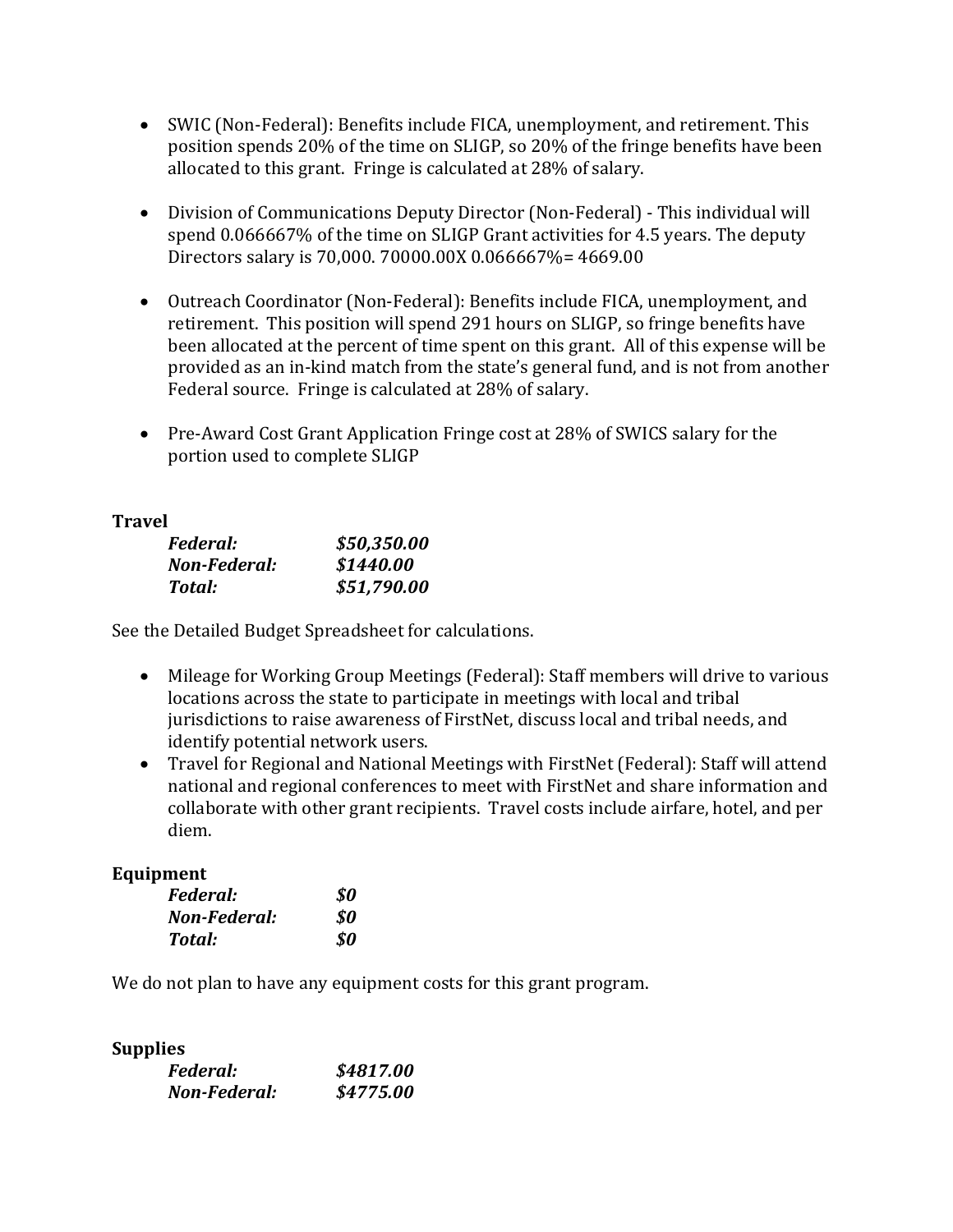# *Total: \$9592.00*

See the Detailed Budget Spreadsheet for calculations.

- Office Supplies (Non-Federal): This includes paper, folders, pens, and other general office supplies which will be used by the Grant Manager and Outreach Coordinator for grant-related activities. A portion of this item will be provided as a cash match contribution from the state's general fund and the remainder as a Federal source.
- Laptops (Non-Federal): The state will purchase new laptops for the Grant Manager and Outreach Coordinator for use while on travel and for conducting other grantrelated work. This item will be provided as an in-kind match contribution from the state's general fund and is not from another Federal source.
- Printer (Federal): The state will purchase a new printer for the Grant Manager and Outreach Coordinator to use in printing materials for SLIGP.

### **Contractual**

| Federal:     | \$663,385.00 |
|--------------|--------------|
| Non-Federal: | SO.          |
| Total:       | \$663,385.00 |

See the Detailed Budget Spreadsheet for calculations.

- Website Development and Maintenance (Federal and Non-Federal): The state will contract with a website development firm to create and maintain a website for the purpose of public awareness and education on FirstNet. The site would also be used by team, work group, and committee members for reviews and status updates.
- Data Collection (Federal and Non-Federal): During Phase 2, the state will contract with a data collection firm to gather information about existing infrastructure, potential users, and other information as requested by FirstNet/NTIA.
	- o (Federal) The state requests Federal funds for 100% of this item.
- Grant Manager (Federal): This person will provide grant management support, including completing progress reports, managing the project's budget, and ensuring grant activities are completed on time. She will spend 100% of her time on SLIGP grant activities for 4.5 years.
- Broadband SME One SME will advise Delaware on Wireless Broadband 257 hours per year x \$150 per hour.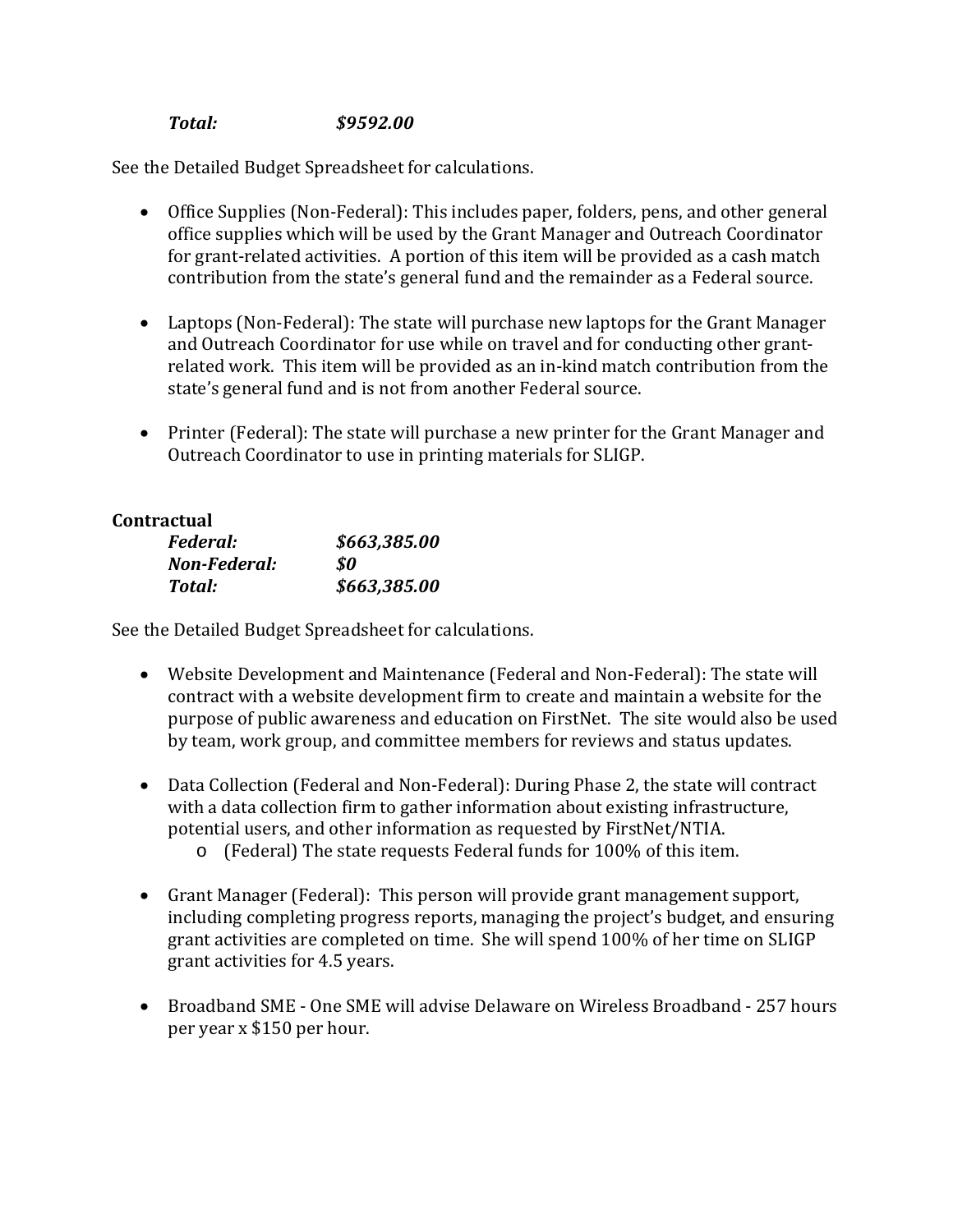- Support Admin One Admin support for all SLIGP related activities. Annual Contract salary of \$26,667.00 for 4.5 years
- Regional Outreach and Support Through MACINAC

#### **Construction**

| <i>Federal:</i> | SO. |
|-----------------|-----|
| Non-Federal:    | SO. |
| Total:          | SO. |

We do not plan to have any construction costs for this grant program.

#### **Other**

| <i>Federal:</i> | \$6061.00   |
|-----------------|-------------|
| Non-Federal:    | \$33,641.00 |
| Total:          | \$39,702.00 |

See the Detailed Budget Spreadsheet for calculations.

- Printing (Federal): As part of the state's education and outreach activities, we plan to produce five fliers that provide information on FirstNet and how it can be used by various public safety entities. We plan to print copies and distribute them at meetings with local and tribal jurisdictions.
- Meeting Attendance Time (Non-Federal): We will hold SLIGP governance body meetings every other month as well as working group meeting every other month for the award period. These meetings are attended by representatives of local jurisdictions. The local jurisdictions will donate the time their staff spends to participate in these meetings as an in-kind match.

The value of the representatives' time is based on an average hourly rate including benefits. The state has discussed this time donation with each jurisdiction and will obtain letters of support from each jurisdiction indicating their pledge to provide this time donation and their understanding of documentation the state will maintain to support the time donations (e.g., salary information for the representatives). The state will establish appropriate procedures to track these time donations in the state's accounting system.

• Wireless Connection for Laptops (Federal): 2 laptops/month x 12 months/year x 4.5 years = 108; the monthly cost for each laptop's connection is \$41 . The state will purchase connectivity for the laptops being used by the Grant Manager and Outreach Coordinator for use while on travel and for conducting other grant-related work.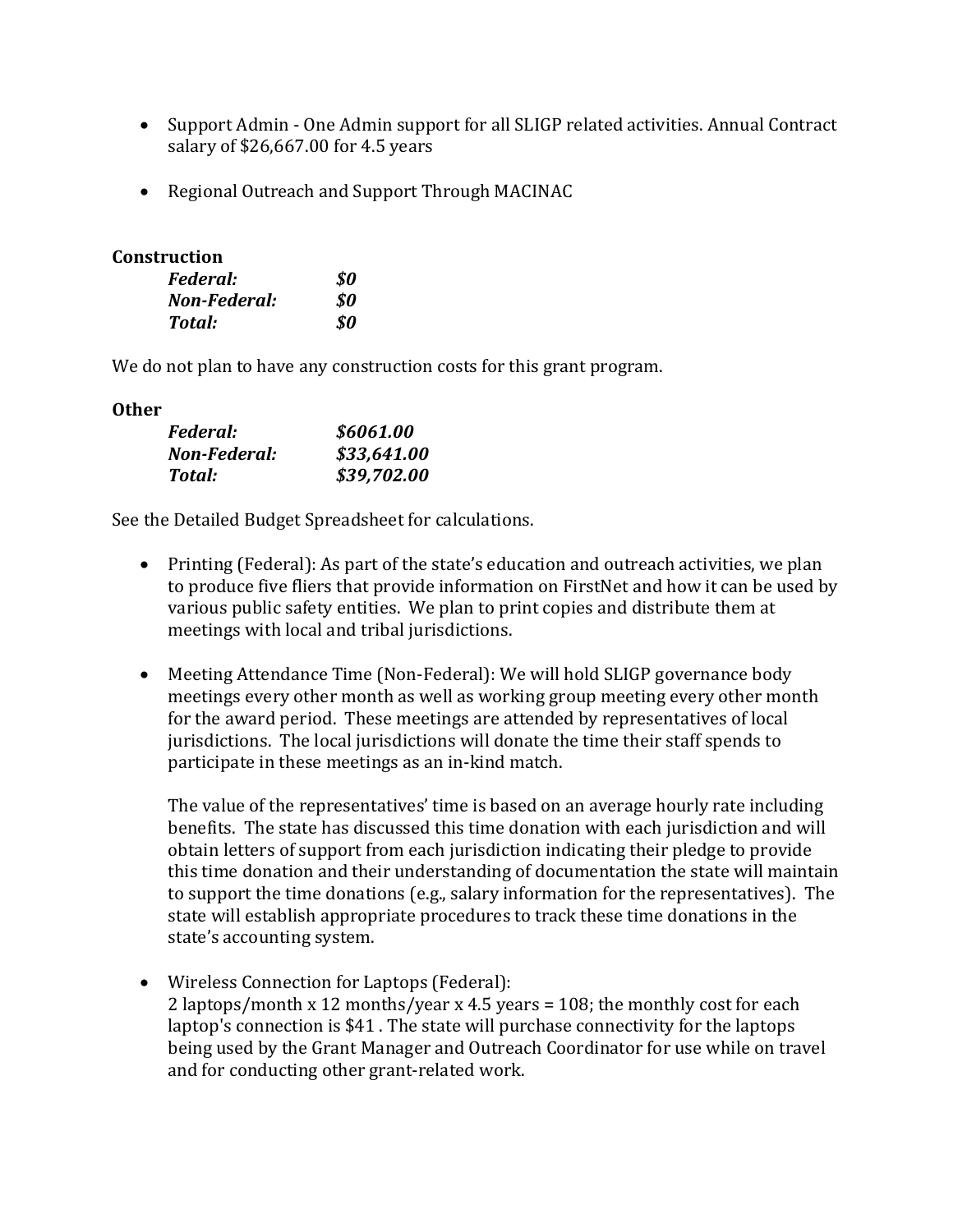# **TOTALS**

| <i>Federal:</i> | \$724,613.00 |
|-----------------|--------------|
| Non-Federal:    | \$181,153.00 |
| Total:          | \$905,766.00 |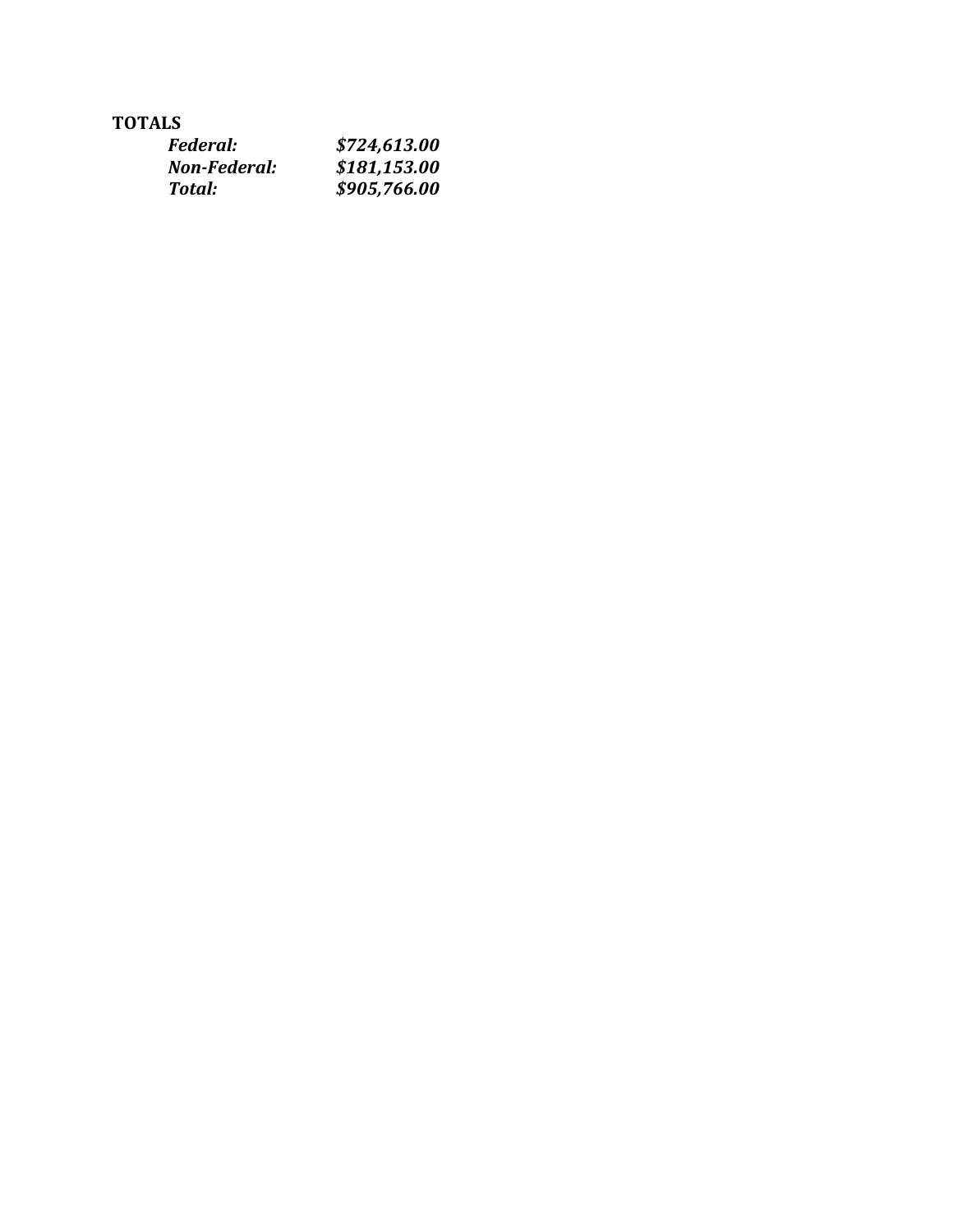Perision  $9/2015$ 

Ÿ

#### SECTION 8 • BUDGET CATEGORIES 6. Object Class Categories (1) GRANT PROGRAM, FUNCTION OR ACTIVITY **ELIOP** *rtinge* **rravel** a. Personnel **110, 388.00 I** IS b. Fringe Benefits **International Properties of International Properties c.** Travel **i n n 1 n 1 n 1 n 1 n 1 n 1 n 1 n 1 n 1 n 1 n 1 n 1 n 1 n 1 n 1 n 1 n 1 n 1 n 1 n 1 n 1 n 1 n 1 n 1 n 1 n** d. Equipment I ····I I e. Supplies  $\boxed{\qquad \qquad }$  .  $\frac{1}{2}$ f. Contractual 663.285.00 g. Construction 0.00  $\frac{1}{2}$   $\frac{1}{2}$   $\frac{1}{2}$   $\frac{1}{2}$   $\frac{1}{2}$   $\frac{1}{2}$   $\frac{1}{2}$   $\frac{1}{2}$   $\frac{1}{2}$   $\frac{1}{2}$   $\frac{1}{2}$   $\frac{1}{2}$   $\frac{1}{2}$   $\frac{1}{2}$   $\frac{1}{2}$   $\frac{1}{2}$   $\frac{1}{2}$   $\frac{1}{2}$   $\frac{1}{2}$   $\frac{1}{2}$   $\frac{1}{2}$   $\frac{1}{2}$  I. Totel Direct Charges (sum of 68-6h) | 905,766.00 j. Indirect Charges k. TOTALS (sum of Bl and 6))  $\begin{array}{|c|c|c|c|c|c|}\hline \text{ $s$} & \text{ $s_0$, $766.00$} \end{array}$  \$ 7. Program Income **I** s **I** I is **I** is **I** is **I** is **I** is **I** is **I** is **I** is **I** is **I** is **I** is **I** is **I** is **I** is **I** is **I** is **I** is **I** is **I** is **I** is **I** is **I** is **I** is **I** is **I** is **I** is **I** is **I** is  $(4)$  $\left| \right. \right|$ I I  $\mathbb{I}$  I I I I L I I I I I Is I  $|s|$ Total<br>(5) **rq.vlpUMnt.**  s<br>  $110,300.00$ I lO ,t<!t.ool **S1,790.00** r 9,592.00 I 16l,Jes.ool I 39,702.00  $\frac{1}{105.766.60}$  $\left| \right|$  $\frac{1}{3}$   $\frac{905,766,00}{1}$  $\vert$ s $\vert$

**Authorized for Local Reproduction** 

Slandard Form 424A (Rev. 7- 97)<br>Prescribad by OMB (Circular A -102) Page 1A

ц.

 $9/2015$ 

4 % Chand

野市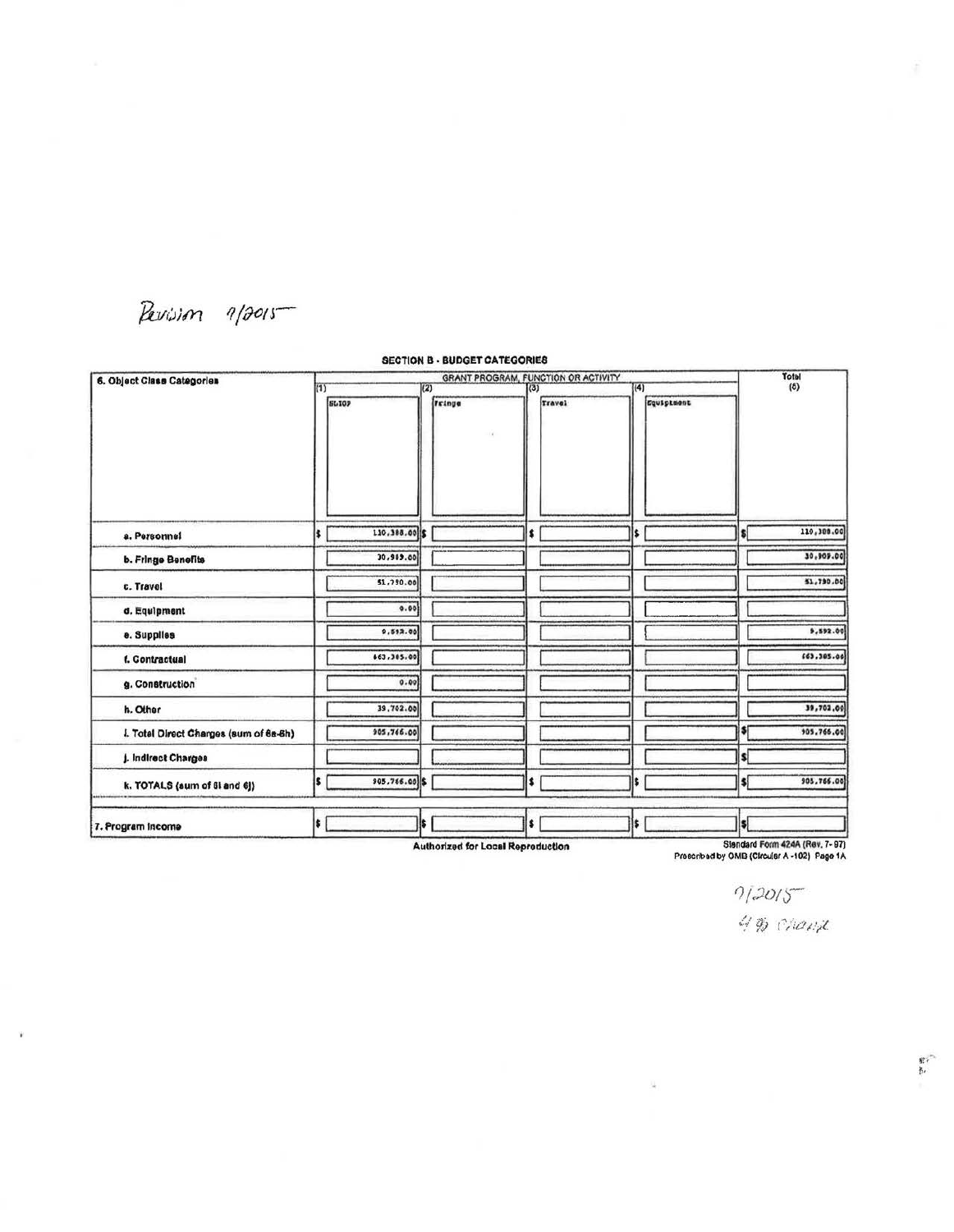#### **MILESTONE CATEGORIES**

All projects must be completed within three years following the date of the issuance of the award.

Please use the table provided to indicate your anticipated number of activities you plan to complete each quarter for every year of your project. Year One begins July 1, 2013. Please include any data attributable to early activities (i.e., January - June 2013) in your baseline data for "Q1, Year 1."

Please also provide a brief description (100 words or less) of the primary activities involved in meeting each milestone (a single description should be provided for each milestone, covering all quarters in years one through three). Please write "N/A" if your project does not include an activity. If necessary, please insert additional milestones at the bottom of the chart.

|                                                                     |                                                                                                                       |              | <b>YEAR 1</b>  |    |                |                |                |      | <b>YEAR 2</b> |     | <b>YEAR 3</b>  |                 |                 |                 |
|---------------------------------------------------------------------|-----------------------------------------------------------------------------------------------------------------------|--------------|----------------|----|----------------|----------------|----------------|------|---------------|-----|----------------|-----------------|-----------------|-----------------|
| <b>MILESTONE ACTIVITY CATEGORIES</b>                                | <b>Description of Activity</b>                                                                                        | <b>TOTAL</b> | Q <sub>1</sub> | Q2 | Q <sub>3</sub> | Q <sub>4</sub> | Q <sub>5</sub> | Q6   | $Q$ 7         | Q8  | Q <sub>9</sub> | Q <sub>10</sub> | Q <sub>11</sub> | Q <sub>12</sub> |
| . SLIGP Grant Application Costs                                     | Preparation of the SLIGP Grant                                                                                        |              |                |    |                |                |                |      |               |     |                |                 |                 |                 |
| 2. Stakeholder Meetings                                             | Hold meetings in each county with potential<br>Broadband users to educate them on<br>broadband and increase awareness | 9000         |                |    | 900            | 900            | 900            | 900  | 900           | 900 | 900            | 900             | 900             | 900             |
| 3. Training Sessions                                                | N/A                                                                                                                   |              |                |    |                |                |                |      |               |     |                |                 |                 |                 |
| <b>Broadband Conferences</b>                                        | Send DE BB Working Goup to National<br>Conferences                                                                    | 80           | 10             |    |                | 10             |                |      | 10            | 10  | 10             | 10              | 10              |                 |
| Staff Hires (Full Time Equivalent)<br>5.                            | SWIC, Deputy Director Comms, Outreach<br>Coordinator                                                                  | 1.5          | 1.5            |    |                |                |                |      |               |     |                |                 |                 |                 |
| 6. Subject Matter Expert Hire                                       | Broadband SME Hire (200 Hours Total)                                                                                  | 200          |                |    |                | 25             | 25             | 25   | 25            | 25  | 25             | 25              | 25              |                 |
| 7. Legal Services Hire                                              | Hire Broadband Legal Expertise (150 Hours)                                                                            | 150          |                |    |                | 50             |                |      |               | 50  |                |                 |                 | 50              |
| 8. Support Admin                                                    | Hire Support Admin                                                                                                    |              |                |    |                |                |                |      |               |     |                |                 |                 |                 |
| 9. Contract Executions                                              | Contract Award for Grant Manager / SME /<br>Support Admin / Website Contract                                          |              |                |    |                |                |                |      |               |     |                |                 |                 |                 |
| 10. Statutory or Regulatory Changes                                 | N/A                                                                                                                   |              |                |    |                |                |                |      |               |     |                |                 |                 |                 |
| 12. Update the Interoperable Governing<br>Body and BB Working Group | Deliver a monthly update to the SIEC                                                                                  | 24           |                |    |                |                |                |      |               |     |                |                 |                 |                 |
| 13. Education and Outreach                                          | Print education documentation for End Users<br>Plus anticipated website hits                                          | 34000        |                |    |                | 500            | 900            | 6400 | 1400          | 900 | 5500           | 5600            | 6400            | 6400            |

According to the Paperwork Reduction Act, as amended, no persons are required to respond to a collection of information unless it displays a valid OMB Control Number. The valid OMB control number for this information colle Public reporting burden for this collection of information is estimated to average 3 hours per response, including time for reviewing instructions, searching existing data sources, gathering and maintaining the data needed information. Send comments regarding the burden estimate or any other aspect of this collection of information, including suggestions for reducing this burden, to Michael Dame, Director, State and Local Implementation Gran National Telecommunications and Information Administration, U.S. Department of Commerce (DOC), 1401 Constitution Avenue, N.W., HCHB, Room 7324, Washington, D.C. 20230.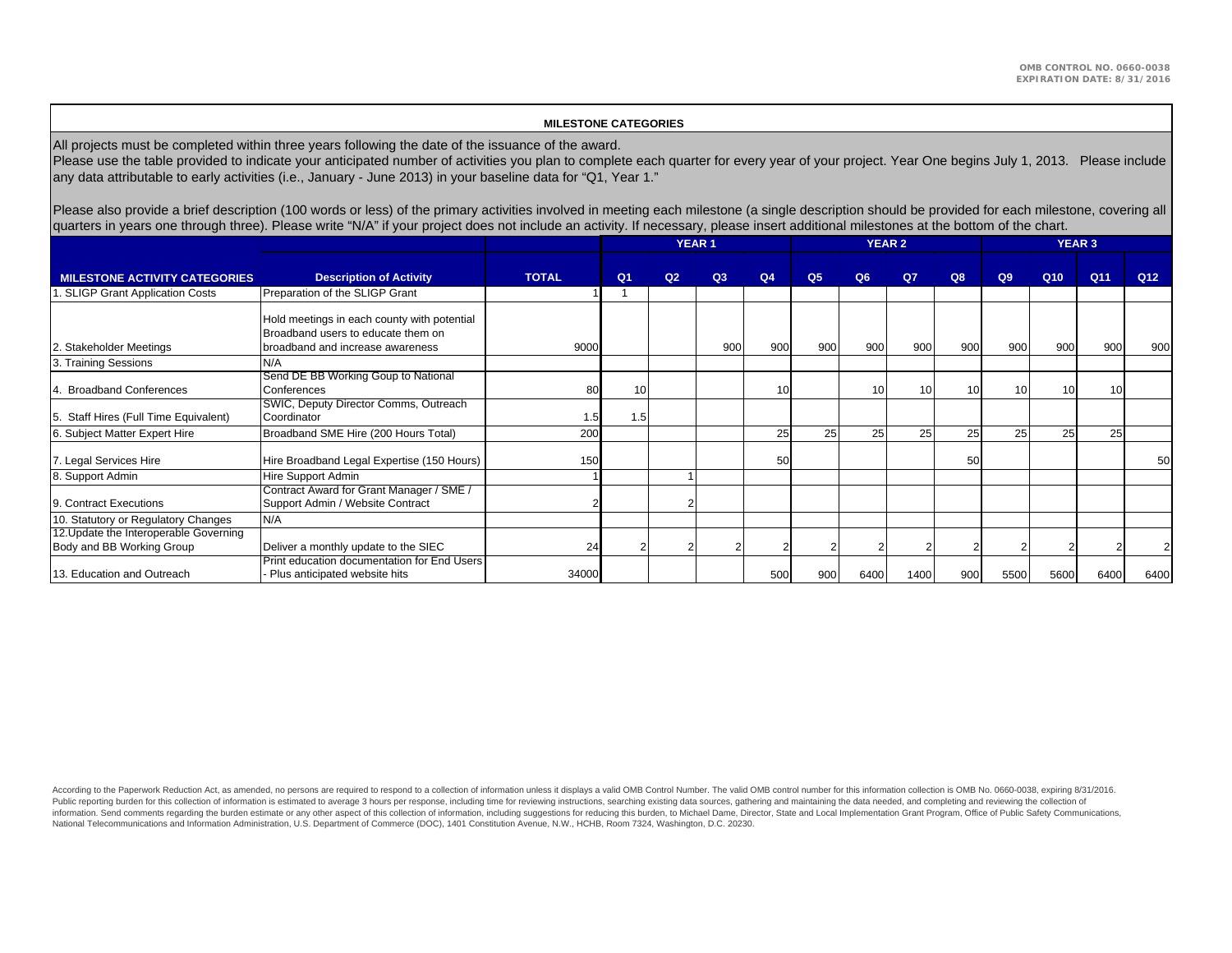|                                                                                                                                                                                                                                                            |                |                |                |              | <b>Cost Class Category Federal Expenditures</b> |                                     |         |               |         |                |                 |                                      |                 |  |
|------------------------------------------------------------------------------------------------------------------------------------------------------------------------------------------------------------------------------------------------------------|----------------|----------------|----------------|--------------|-------------------------------------------------|-------------------------------------|---------|---------------|---------|----------------|-----------------|--------------------------------------|-----------------|--|
| The completion of your project budget (federal funds) should be reported in the quarter you are anticipating expending the funds. Year One begins July 1, 2013.<br>to early activities (i.e., January - June 2013) in your baseline data for "Q1, Year 1." |                |                |                |              |                                                 |                                     |         |               |         |                |                 | Please include any data attributable |                 |  |
|                                                                                                                                                                                                                                                            | <b>TOTAL</b>   |                |                | <b>YEAR1</b> |                                                 |                                     |         | <b>YEAR 2</b> |         | <b>YEAR 3</b>  |                 |                                      |                 |  |
| <b>Quarterly Cost Category Expenditures</b>                                                                                                                                                                                                                | <b>FEDERAL</b> | Q <sub>1</sub> | Q <sub>2</sub> | Q3           | Q4                                              | Q <sub>5</sub><br>Q6<br>$Q$ 7<br>Q8 |         |               |         | Q <sub>9</sub> | Q <sub>10</sub> | Q11                                  | Q <sub>12</sub> |  |
| a. Personnnel                                                                                                                                                                                                                                              | 0              |                |                |              |                                                 |                                     |         |               |         |                |                 |                                      |                 |  |
| b. Fringe Benefits                                                                                                                                                                                                                                         | 0              |                |                |              |                                                 |                                     |         |               |         |                |                 |                                      |                 |  |
| c. Travel                                                                                                                                                                                                                                                  | 75,200         | 6,836          |                |              | 13,672                                          | 27,345                              | 34,181  | 41,017        | 47,853  | 54,689         | 61,525          | 68,361                               | 75,197          |  |
| d. Equipment                                                                                                                                                                                                                                               | $\Omega$       |                |                |              |                                                 |                                     |         |               |         |                |                 |                                      |                 |  |
| e. Supplies                                                                                                                                                                                                                                                | 1,030          |                | 1,030          |              |                                                 |                                     |         |               |         |                |                 |                                      |                 |  |
| f. Contractual                                                                                                                                                                                                                                             | 639.660        |                | 27.273         | 63.546       | 159.609                                         | 219.147                             | 278.685 | 338.223       | 405,261 | 464.799        | 524,337         | 583.875                              | 639.660         |  |
| g. Construction                                                                                                                                                                                                                                            | $\Omega$       |                |                |              |                                                 |                                     |         |               |         |                |                 |                                      |                 |  |
| h. Other                                                                                                                                                                                                                                                   | 8.723          | 592            | .184           | .776         | 2.368                                           | 2.960                               | 3.877   | 4.469         | 5.061   | 5,978          | 6.895           | 7,812                                | 8,723           |  |
| i. Total Direct Charges (sum of a-h)                                                                                                                                                                                                                       | 724,613        |                |                |              |                                                 |                                     |         |               |         |                |                 |                                      |                 |  |
| j. Indirect Charges                                                                                                                                                                                                                                        | 0              |                |                |              |                                                 |                                     |         |               |         |                |                 |                                      |                 |  |
| k. TOTAL (sum i and j)                                                                                                                                                                                                                                     | 0              |                |                |              |                                                 |                                     |         |               |         |                |                 |                                      |                 |  |

#### **Cost Class Category Non-Federal Expenditures**

The completion of your project budget (non-federal, matching funds) should be reported in the quarter you are anticipating expending the funds. Year One begins July 1, 2013. Please include any data attributable to early activities (i.e., January - June 2013) in your baseline data for "Q1, Year 1."

|                                             | <b>TOTAL</b>       | <b>YEAR1</b>   |                |                  |                |                |        | <b>YEAR 2</b>  |        | <b>YEAR 3</b> |        |         |         |  |
|---------------------------------------------|--------------------|----------------|----------------|------------------|----------------|----------------|--------|----------------|--------|---------------|--------|---------|---------|--|
| <b>Quarterly Cost Category Expenditures</b> | <b>NON-FEDERAL</b> | Q <sub>1</sub> | Q <sub>2</sub> | Q <sub>3</sub>   | Q <sub>4</sub> | Q <sub>5</sub> | Q6     | Q <sub>7</sub> | Q8     | Q9            | Q10    | Q11     | Q12     |  |
| a. Personnnel                               | 119.649            | 9,971          | 19.942         | 29,913           | 39,884         | 49,855         | 59,826 | 69,797         | 79.768 | 89,739        | 99,710 | 109,681 | 119,649 |  |
| b. Fringe Benefits                          | 33,502             | 2,792          | 5.584          | 8,376            | 11.168         | 13,960         | 16.752 | 19,544         | 22,336 | 25.128        | 27.920 | 30,712  | 33,502  |  |
| c. Travel                                   | 440. ا             | 120            | 240            | 360 <sup>I</sup> | 480            | 600            | 720    | 840            | 960    | 1080          | 1200   | 1320    | 1440    |  |
| d. Equipment                                | 0                  |                |                |                  |                |                |        |                |        |               |        |         |         |  |
| e. Supplies                                 | 4,800              | 150            | 3,300          | 3,450            | 3,600          | 3,750          | 3,900  | 4.050          | 4,200  | 4,350         | 4,500  | 4,650   | 4,800   |  |
| f. Contractual                              | 12.960             |                |                |                  | 6,480          | 12,960         |        |                |        |               |        |         |         |  |
| g. Construction                             | $\Omega$           |                |                |                  |                |                |        |                |        |               |        |         |         |  |
| h. Other                                    | 8.802              | 734            | .468           | 2,202            | 2,936          | 3,670          | 4.404  | 5.138          | 5,872  | 6,606         | 7,340  | 8,074   | 8,802   |  |
| i. Total Direct Charges (sum of a-h)        | 181,153            |                |                |                  |                |                |        |                |        |               |        |         |         |  |
| j. Indirect Charges                         | 0                  |                |                |                  |                |                |        |                |        |               |        |         |         |  |
| k. TOTAL (sum i and j)                      |                    |                |                |                  |                |                |        |                |        |               |        |         |         |  |

According to the Paperwork Reduction Act, as amended, no persons are required to respond to a collection of information unless it displays a valid OMB Control Number. The valid OMB control number for this information colle 0038, expiring 8/31/2016. Public reporting burden for this collection of information is estimated to average 3 hours per response, including time for reviewing instructions, searching existing data sources, gathering and m completing and reviewing the collection of information. Send comments regarding the burden estimate or any other aspect of this collection of information, including suggestions for reducing this burden, to Michael Dame, Di Implementation Grant Program, Office of Public Safety Communications, National Telecommunications and Information Administration, U.S. Department of Commerce (DOC), 1401 Constitution Avenue, N.W., HCHB, Room 7324, Washingt 20230.

| 240 | 360 | 480 | 600 | 720 | 840 | 960 |  |  | 1080 1200 1320 1440 |  |
|-----|-----|-----|-----|-----|-----|-----|--|--|---------------------|--|
|-----|-----|-----|-----|-----|-----|-----|--|--|---------------------|--|